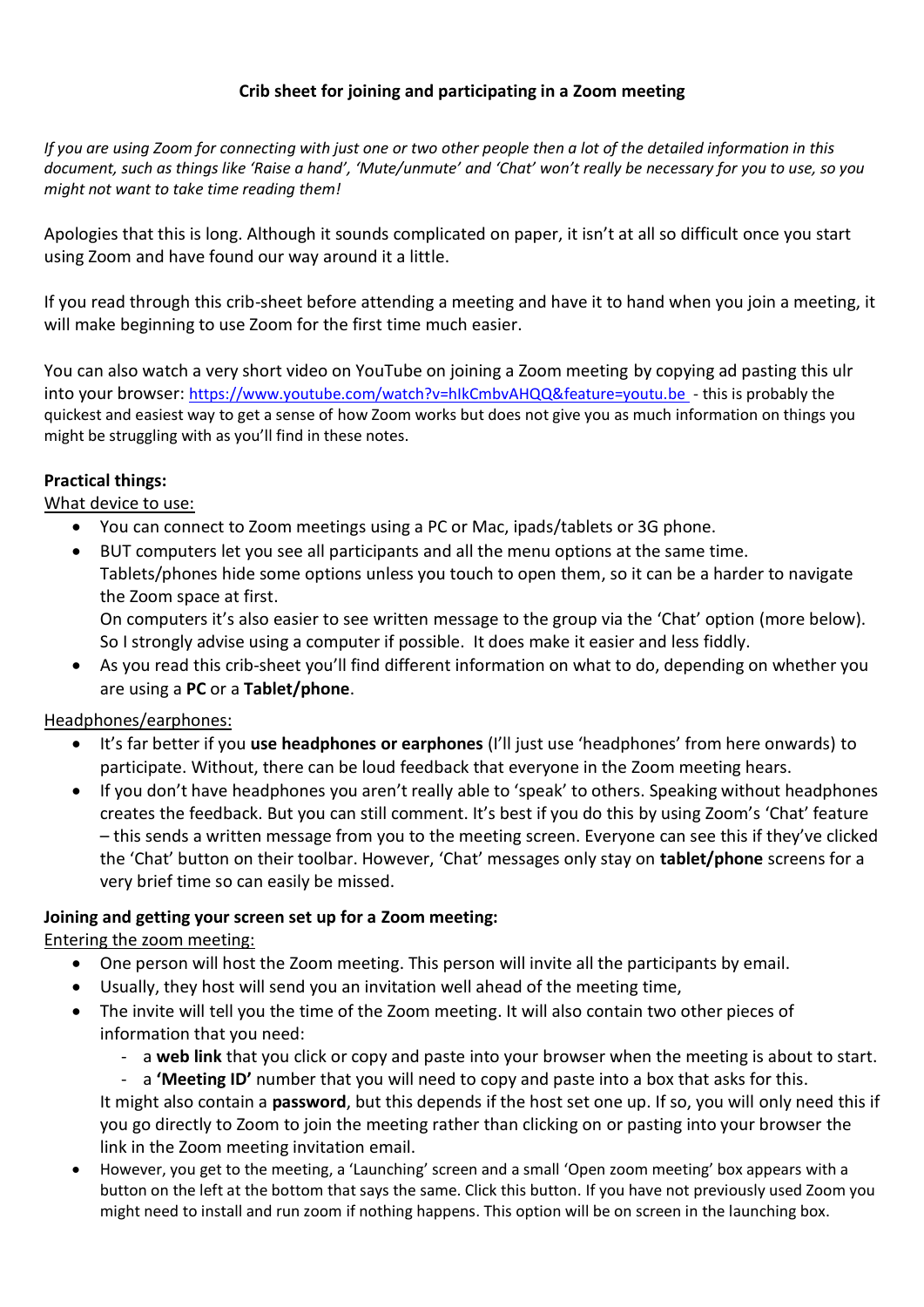- A zoom meeting box for your meeting will appear. If the 'host' has not yet signed on from their end you will pause at a box saying 'Waiting for the host to start this Zoom meeting'.
- Once the host starts the meeting you may be let straight into the Zoom space or, if the host has set up a 'Waiting room', **PC users** will see a screen asking you to wait and **Tablet/Phone** users will see a little black box mid-screen saying 'Waiting'. As soon as the host sees you 'waiting' on their screen, they will allow you into the Zoom space.
- When you join the Zoom meeting your microphone may or may not be on MUTE. If it's muted no-one will be able to hear you speaking. Don't worry about this. The host will unmute you, either pretty soon or if you're part of a larger group, when you 'Raise a hand' (see below).

### Toolbar:

- Once on the Zoom meeting screen you need to enable the toolbar.
	- **PC's:** Wiggle your mouse. Your toolbar appears at the bottom of the screen. Re-wiggle to re access! Click on 'Participants' in the middle of the toolbar.
		- A white panel appears on the right hand side of the screen.
		- It gives access to functions to participate.

**Tablet/phones:** Touch the screen. The toolbar will appear at the top.

Touch where it says 'Participants'.

A drop-down box will appear on the on right hand side.

Touch your own name. The options you need to participate will appear.

These go off screen after a while, hence it's easier to use a computer.

• Video and microphone: You may need to enable these yourself.

**PC's:** If the host can't see you, look for the video camera symbol on the left side of your toolbar and click this so that there is no longer a line crossing it out. If the host asks you to unmute yourself, do the same with the mic symbol on the left of the video camera symbol.

**Tablet/phones:** If the host can't see you touch the screen to get the toolbar. You will then have a list with video and mute/unmute as word and symbol. You can enable mic/video by touching these in the list.

# Speaker view or Gallery view:

- These change how your screen appears: There are two options: Speaker View or Gallery View. Whether using a **PC** or a **Tablet/phone** you can move/toggle between these at any time. Everyone has control of their own screen, so see which option you prefer. Speaker view may be best.
	- **PC's:** Your button to move between views is in the top right, next to your 'Participants' sidebar but on main coloured screen.
	- **Table/phones:** Your button is in the top left. Touch this and a little white circle says 'Switch to Speaker view' or 'Switch to Gallery view'.
- About Speaker View and Gallery View:
	- 1) *Speaker view*: the person speaking is shown in a large sized window in the middle of the screen. You can see everyone else in small windows along the top, or sides as well, depending on how many people are meeting.

The difficulty with Speaker View is that as the speaker changes, the large, central box switches to the new speaker. Some people find this disorientating.

2) *Gallery view*: this keeps everyone's video box as the same size image. It puts a yellow margin around the person who is talking.

### **Joining in with the discussion:**

# Using 'Raise a hand':

When there are more than three people it's easy to end up talking over the top of each other.

The 'Raise a hand' option stops this and is the most orderly way for Zoom meetings to run.

Although it takes some getting used to, and causes lots of laughter and some frustration, this helps the Zoom meetings to function better.